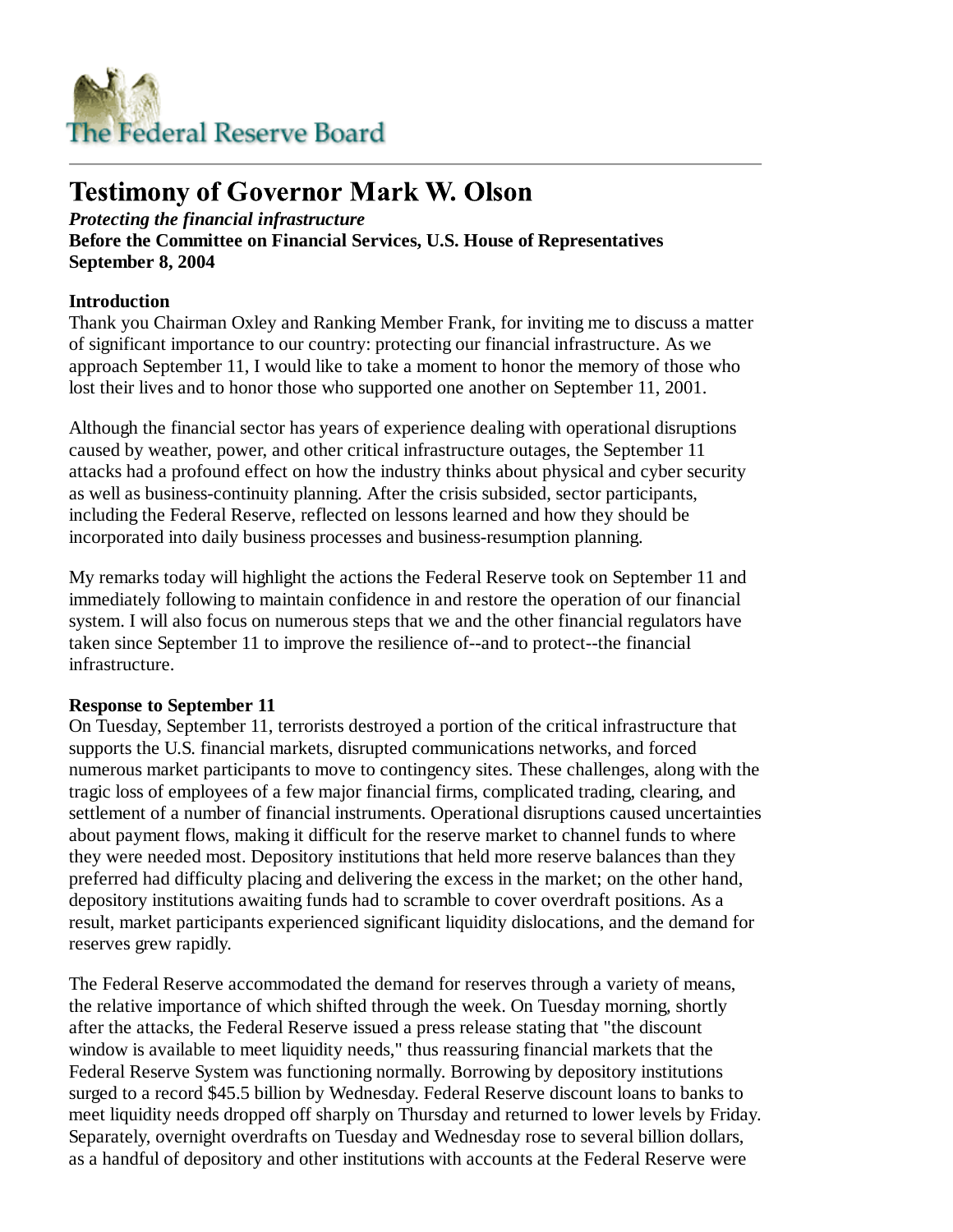forced into overdraft positions on their reserve accounts. Overdrafts returned to negligible levels by the end of the week.

Like their U.S. counterparts, foreign financial institutions operating in the United States faced elevated dollar liquidity needs. In some cases, however, these institutions encountered difficulties positioning the collateral at their U.S. branches to secure Federal Reserve discount window credit. To be in a position to help meet the enhanced need for funds, three foreign central banks established new or expanded arrangements with the Federal Reserve to receive U.S. dollars in exchange for their respective currencies. These swap lines, which lasted for thirty days, consisted of \$50 billion for the European Central Bank, \$30 billion for the Bank of England, and an increase of \$8 billion (from \$2 billion to \$10 billion) for the Bank of Canada. The European Central Bank drew on its line that week to channel funds to institutions with a need for dollars.

During that week, the disruption in air traffic caused the Federal Reserve to extend record levels of credit to depository institutions in the form of check float. Float increased dramatically because the Federal Reserve continued to credit the accounts of banks for the checks they deposited, even though the grounding of airplanes meant that checks normally shipped by air could not be presented to the checkwriters' banks on the usual schedule. Float declined to normal levels the following week once air traffic was permitted to recommence. Finally, over the course of the week, as the market for reserves began to function more normally, the Federal Reserve resumed the use of open market operations to provide the bulk of reserves. The open market desk accommodated all propositions for funding through repurchase agreements down to the target federal funds rate, operating exclusively through overnight transactions for several days. The injection of reserves through open market operations peaked at \$81 billion on Friday. The combined infusion of liquidity from the various sources caused the level of reserve balances at Federal Reserve Banks to rise to more than \$100 billion on Wednesday, September 12--about ten times the normal level.

In addition to accommodating the heightened demand for reserves, the Federal Reserve took several steps to facilitate market functioning in the wake of the September 11 attacks. For example, the hours of the funds and securities transfer systems for U.S. government and agency securities operated by the Federal Reserve were significantly extended during the week after the attacks. From September 11 through the 21st, the Federal Reserve reduced or eliminated the penalty charged on overnight overdrafts, largely because those overdrafts were almost entirely the result of extraordinary developments beyond the control of the account holders. For four weeks after the attacks, the Federal Reserve Bank of New York liberalized the terms under which it would lend securities from the System portfolio, and the amount of securities lent rose to record levels in the second half of September. The Federal Reserve working with the National Communications System (NCS) also assisted market participants in restoring their telecommunications services.

The markets and financial market authorities worked hard to restore operations, and market activity resumed relatively quickly after the attacks. By the week following September 11, the financial system had largely begun to function normally, although activities to address the aftermath of the attacks continued for some time.

#### **Steps Taken Since September 11 to Protect the Financial Infrastructure**

Within weeks of September 11, we initiated a self-assessment of our contingency arrangements across the Federal Reserve and embarked on forty initiatives, which we classified under five broad headings: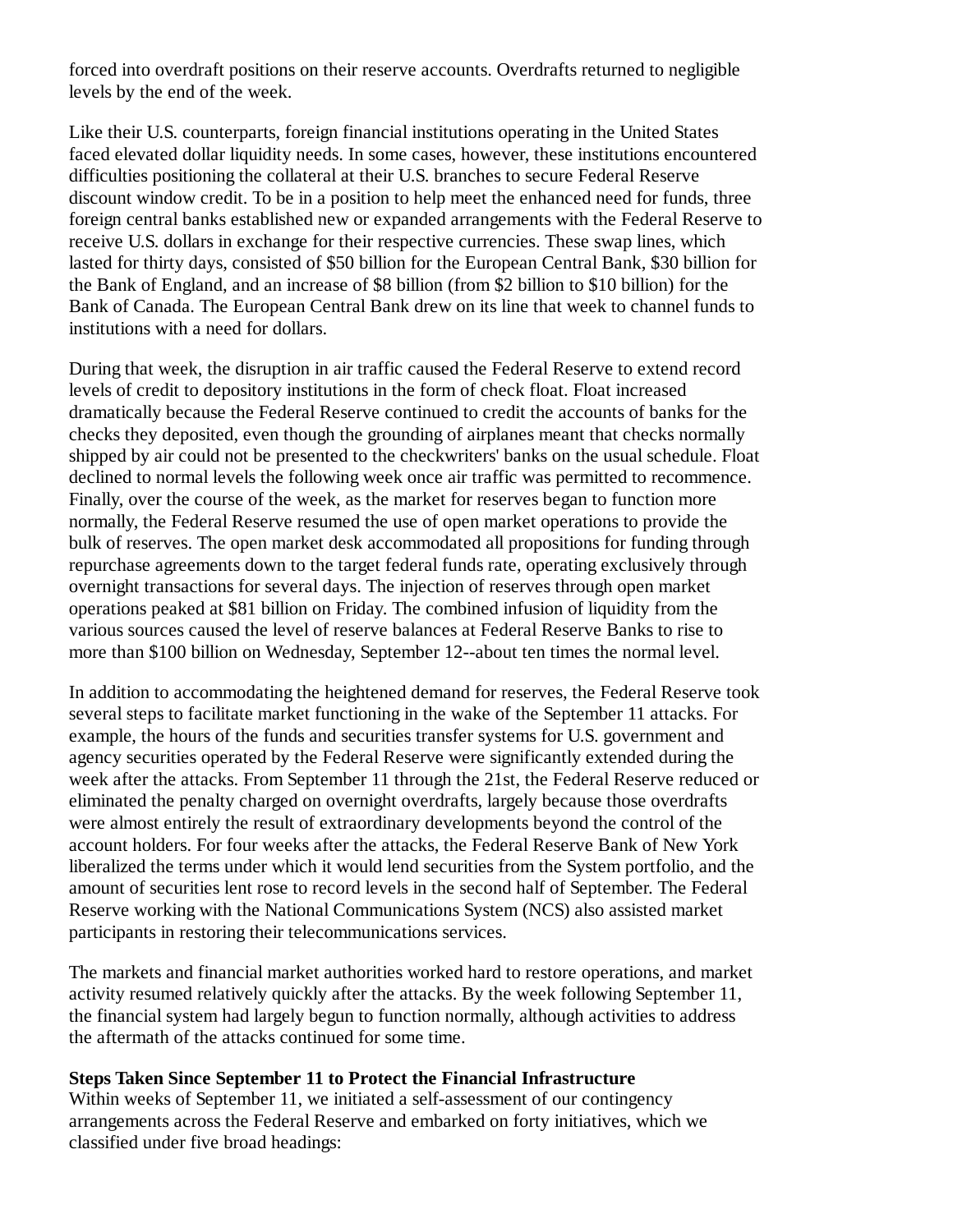- Ensure continuity of Federal Reserve operations.
- Ensure market liquidity during a crisis.
- Ensure effective communications and coordination during a crisis.
- Improve resilience of the private-sector financial system infrastructure.
- Improve resilience of the telecommunications infrastructure supporting critical financial services.

Some of the key steps the Federal Reserve has taken to improve our infrastructure and the delivery of critical central-bank and financial services include the following:

- We have developed plans to ensure that critical central-bank activities, supervisory functions, and financial services operations have sufficient redundancy in facilities and staff. We have enhanced and tested business-continuity arrangements for critical functions and business lines.
- Our facilities for providing critical financial services are backed up at fully operational, geographically diverse sites to ensure a speedy recovery even if the critical infrastructure is disrupted across multistate areas.
- We have enhanced our resiliency for discount window lending and cash services provided by the Reserve Banks.
- We have improved our tools and authority to provide liquidity in a crisis. In 2003, the Board established the primary credit program, as well as special arrangements for rapidly reducing the primary credit rate to the federal funds rate in an emergency. We also have improved the ability of the Board to approve the extension of emergency discount window credit.

The federal financial agencies took immediate steps to work together to identify new vulnerabilities exposed by September 11. These efforts were coordinated under the umbrella of the President's Working Group on Financial Markets, the Financial and Banking Infrastructure Information Committee (FBIIC), and, for depository institutions more specifically, the Federal Financial Institutions Examination Council (FFIEC). The agencies have implemented a duty officer program and developed communications protocols for dealing with their staffs, regulated financial institutions, and the public. We have also developed and tested facilities for secure communication among ourselves and with other agencies.

The agencies that participate in FBIIC, including the Federal Reserve, and that have direct supervisory and regulatory responsibilities for the financial sector have assessed potential system vulnerabilities. We have shared that information with the Department of Homeland Security (DHS). Indeed, I would like to commend the DHS for their work to share information and coordinate with the financial sector including the FBIIC during the recent elevation of the threat level to orange for financial services firms in New York City, northern New Jersey, and Washington, D.C. The timely communications and sharing of information enabled financial-sector participants and law enforcement authorities to take steps to mitigate risks so that customers of financial services firms were able to conduct business in the usual fashion. Financial-sector participants, including the financial regulators, strengthened business-resumption plans with an overall goal of ensuring the smooth operation of the financial system. Previously, terrorist attacks were treated as low-probability/high-impact events affecting a single institution. As a result of September 11, industry participants are now planning for events that affect wide areas, last longer, and involve loss of life or widespread destruction of property and information assets.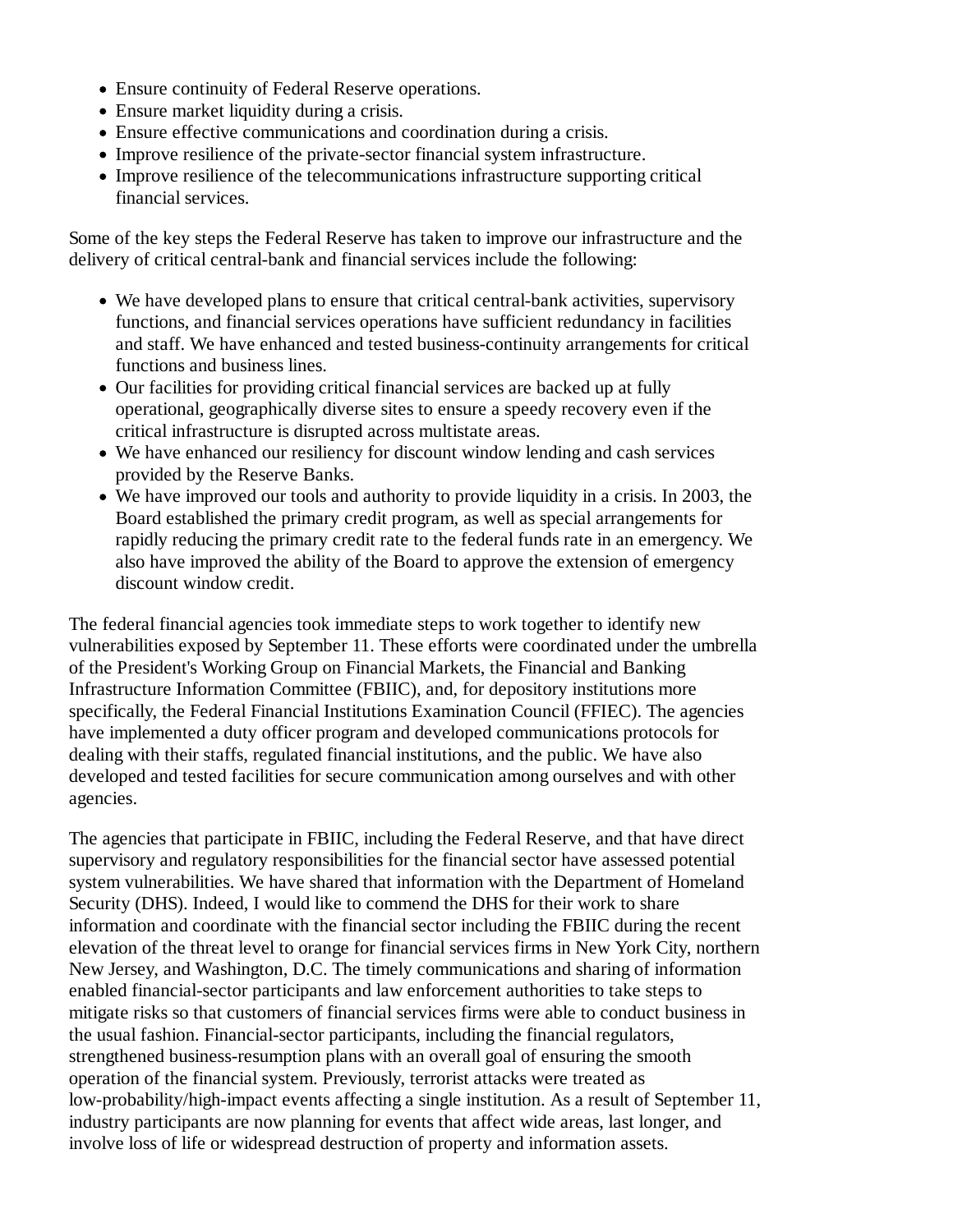The process of strengthening the resilience of the financial system and, in particular, organizations that could have a systemic effect if they were disabled, is being accomplished through the existing regulatory framework. More than a year ago, in April 2003, the Federal Reserve, the Office of the Comptroller of the Currency (OCC), and the Securities and Exchange Commission (SEC) issued an *Interagency Paper on Sound Practices to Strengthen the Resilience of the U.S. Financial System.* The paper formalizes a set of sound practices viewed as necessary by the agencies and the financial industry to ensure the rapid recovery of the U.S. financial system following a wide-scale disruption that may include loss or inaccessibility of staff. In particular, the paper articulates sound practices for resumption and recovery of critical clearing and settlement activities by core clearing and settlement organizations and financial institutions that play significant roles in critical markets by virtue of their market share (greater than five percent in one or more critical financial markets). The sound practices include establishing geographically dispersed backup facilities for clearing and settlement so that these organizations can meet recovery objectives within the business day if a wide-scale disruption takes place.

Using their respective supervisory and regulatory processes, the agencies are conducting focused, ongoing dialogues with the organizations that are subject to the sound practices paper. Financial organizations are investing millions of dollars to implement the sound practices. Clearing and settlement organizations, which are the financial utilities for the U.S. financial system, have made substantial progress in improving their resilience and achieving out-of-region geographic dispersion between primary and backup operations facilities and data centers. Several have met or will meet the sound practices by year-end, with the remainder scheduled to complete implementation in the second half of 2005. Banks and broker-dealers that play significant roles in the critical markets defined in the paper indicate they will meet the paper's 2006 implementation date.

The sound practices are also relevant to other financial-sector participants. Many of the concepts in the paper amplify long-standing and well-recognized principles relating to safeguarding information and the ability to recover and resume essential financial services. Over the past few years, the FFIEC has revised and expanded guidance for banking organizations pertaining to operational risk. In December 2002, we issued revised guidance on information security. In April 2003, the FFIEC issued expanded guidance on businesscontinuity planning. The guidance addresses both the operational- and business-risk issues that depository institutions must incorporate into their business-continuity plans. The guidance specifically refers to the need to plan and test for recovery of critical business lines and functions--such as retail banking services--in the face of wide-scale disruption, as well as scenarios in which physical or information assets and personnel are lost. Recently, the FFIEC issued guidance on managing additional risks arising from information technology operations, network management, and wholesale and retail payments systems. Our examiners are assessing banks against these guidelines. Other financial market authorities are taking similar steps for the organizations that they regulate.

#### **Challenge of Protection**

While the agencies and financial-sector participants are working to improve their operational resilience, some vulnerabilities continue to pose challenges. The strategy underlying the sound practices is to increase the likelihood that systemically critical institutions will be able to recover rapidly from a wide-scale disruption. However, the sound practices address only recovery, not the prevention of an attack.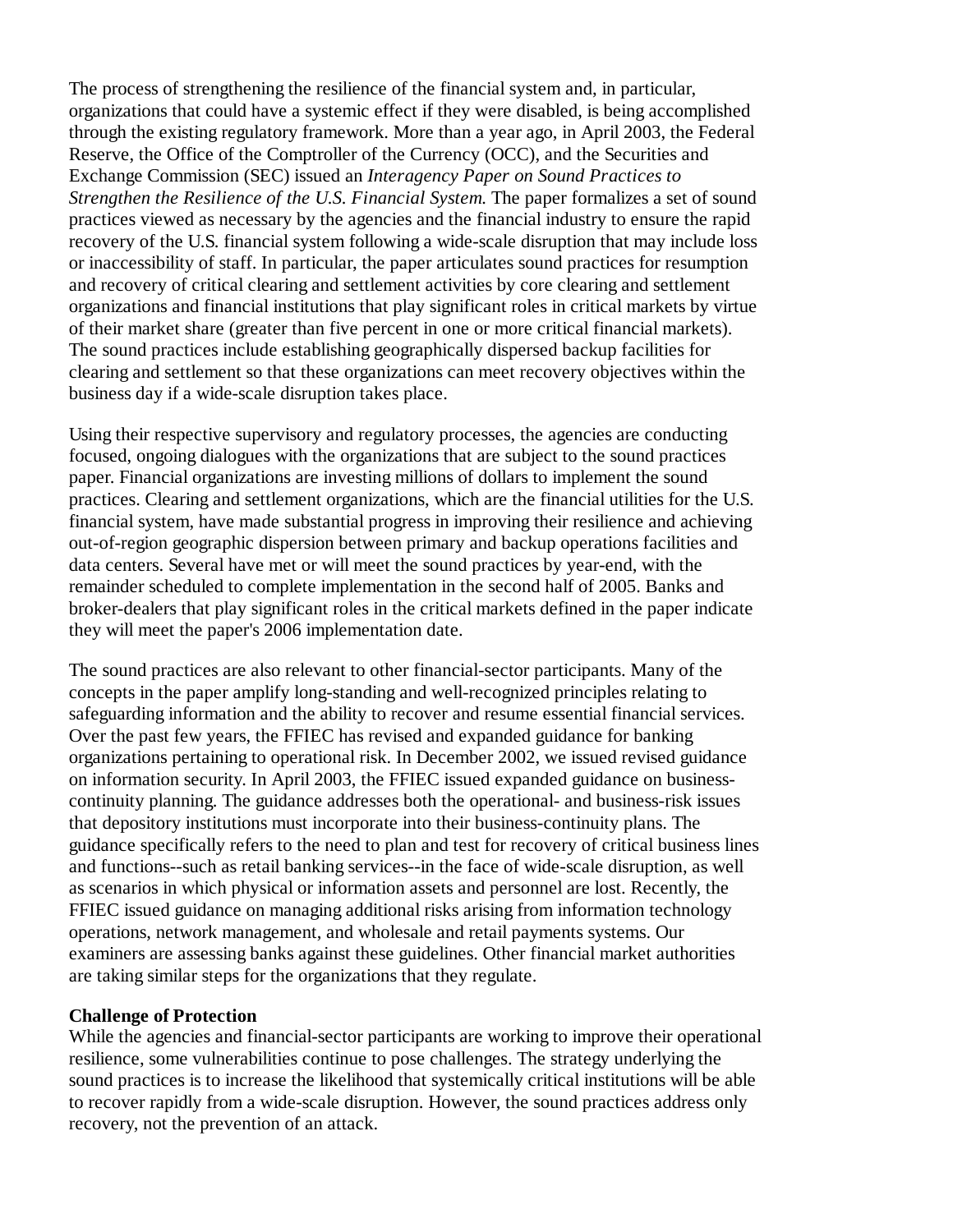The agencies are addressing this concern by working to improve coordination and emergency planning efforts between federal, state, and local homeland security authorities; the various federal, state, and local protection agencies; and the systemically critical institutions. Efforts have focused on the locations where the systemically critical institutions have their primary operations--including New York City. The agencies also plan to work with local protection agencies in cities where critical institutions are locating backup sites. As part of these efforts, the Department of the Treasury has arranged for site surveys of key financial-services sector assets to determine whether physical security can be hardened. Protection plans have been developed and are being implemented.

### **Importance of Telecommunications to the Financial Services Sector**

The resilience of the telecommunications infrastructure is, from our perspective, one of the most important national issues involving the nation's critical infrastructure. The U.S. financial system depends on telecommunications to effect transactions and make payments.

Following September 11, the Federal Reserve and the FBIIC agencies expanded and promoted the use of National Security/Emergency Preparedness (NS/EP) telecommunications programs sponsored by NCS. These programs worked well in helping to resume operations on September 11. The Federal Reserve is working with FBIIC agencies through outreach to expand NCS services to clearing and settlement organizations processing securities. Approximately 5,000 additional authorizations to ensure the priority of voice telecommunications have been issued in the financial sector. Moreover, about 4,100 critical circuits used to transmit financial data have been registered for priority restoration and provisioning of new lines; these include most circuits between the payment and settlement systems, the markets, and key market participants.

The National Security/Emergency Preparedness telecommunications program operated by the NCS currently focuses on recovery and restoration. The FBIIC agencies believe that a third aspect--protection--through establishment of a national program for maintaining physically diverse circuits and switches, should be incorporated into the program. Treasury has designated the Federal Reserve as the lead agency for telecommunications for the FBIIC interdependencies study. At the Federal Reserve's request, the telecommunications sector through the National Security Telecommunications Advisory Committee (NSTAC) reviewed the resilience of the telecommunications infrastructure. In response to the NSTAC's recommendations that were submitted to the President in April 2004, the Alliance for Telecommunications Industry Solutions (ATIS) is organizing a National Diversity Assurance Initiative. ATIS has asked the Federal Reserve to participate in a pilot program to develop and test the requirements for physical circuit diversity across multiple carriers that can be used by the financial system and potentially other critical sectors. The Federal Reserve is collaborating with telecommunications services providers through NSTAC and the Federal Communications Commission Network Reliability and Interoperability Council. As an example, the Federal Reserve is currently working with the NSTAC to plan how NS/EP telecommunications services can be applied to the next generation of telecommunications networks based on internet protocols.

#### **Summary**

In summary, Mr. Chairman, we believe that protecting the infrastructure that supports our financial system is a matter of national importance. As a result of careful planning and considerable investment by both the private and public sectors, the financial sector is one of the most resilient parts of our economy. The supervisory framework for the financial sector